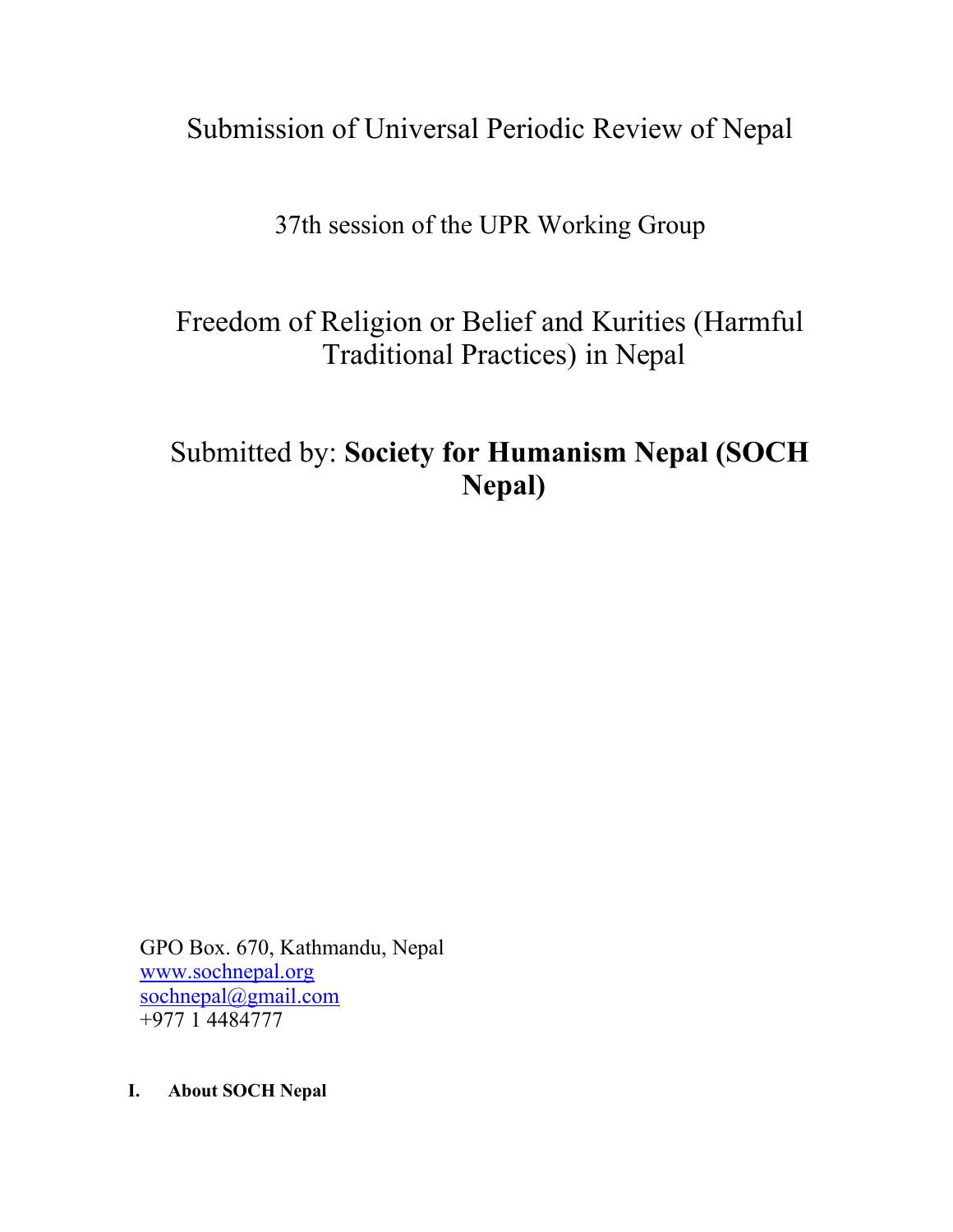- (1) Society for Humanism Nepal (SOCH Nepal) is the only humanist civil society organization campaigning for the rights of humanists, atheists and other non-religious individuals in Nepal. It works on the issues of freedom of religion or belief, tolerance, interfaith dialogue, untouchability, governance and livelihood in Nepal. SOCH Nepal is <sup>a</sup> philosophic as well as activist organization in Nepal. SOCH Nepal was established in 2006 by humanists and like minded people of Nepal from different backgrounds.
- (2) SOCH Nepal is also <sup>a</sup> member of Humanists International, which is the global representative body of the [humanist](https://humanists.international/what-is-humanism/) movement. Humanists International unites <sup>a</sup> diversity of non-religious organisations and individuals. Their aim is to achieve <sup>a</sup> world where everyone can live <sup>a</sup> life of dignity, where universal human rights are respected and protected, and where states uphold secularism. Humanists International holds Special Consultative Status at the United Nations in Geneva, Vienna, and New York (including General Consultative Status at UNICEF); observer status at the African Commission on Human and Peoples' Rights; General Consultative Status at the Council of Europe, and is <sup>a</sup> partner in human rights with UNESCO.

## **II. Executive summary**

- (3) In Nepal, various traditional and cultural practices, known as 'kuriti', are carried out in violation of fundamental human rights. Kuriti are regarded by many as "holy" matters, forming par<sup>t</sup> of the identity of <sup>a</sup> particular society. Being perceived as <sup>a</sup> vital par<sup>t</sup> of Nepalese culture, they often go unquestioned within Nepali society, despite their brutal and degrading character and the grave suffering they cause.
- (4) Violence resulting from kuriti is one of the major social problems of Nepal. The victims are mainly members of marginalized groups, such as women, children, 'untouchables' (according to the "caste" system) and other economically deprived members of society.
- (5) The Nepalese Ministry of Women, Children and Social Welfare has identified fifty-seven kuriti in Nepal. These include the persecution of individuals accused of practicing witchcraft (*Boksi Pratha*), child marriage, forcing women to stay in <sup>a</sup> tiny hut far from their own house during the time of their menstruation (*Chhaupadi Pratha*) and the offering of <sup>a</sup> girl child to <sup>a</sup> Hindu temple (*Deuki Pratha*).
- (6) Although Nepal has been declared as <sup>a</sup> secular country by its constitution, the State still grants special privileges to the 'old age religions' and drastically favours Hinduism in public policy. 1 The Nepalese governmen<sup>t</sup> funds Hindu temples and ceremonies from <sup>a</sup> federal to local level, whereas very little in comparison is spen<sup>t</sup> on Buddhist and Muslim causes, and there is no public spending in place for other religions or non-religious groups.

## **III. The existing legal framework**

<sup>1</sup> Humanists International, *Freedom Of Thought Report: Nepal*, 15 October 2018, *available at*: <https://fot.humanists.international/countries/asia-southern-asia/nepal/>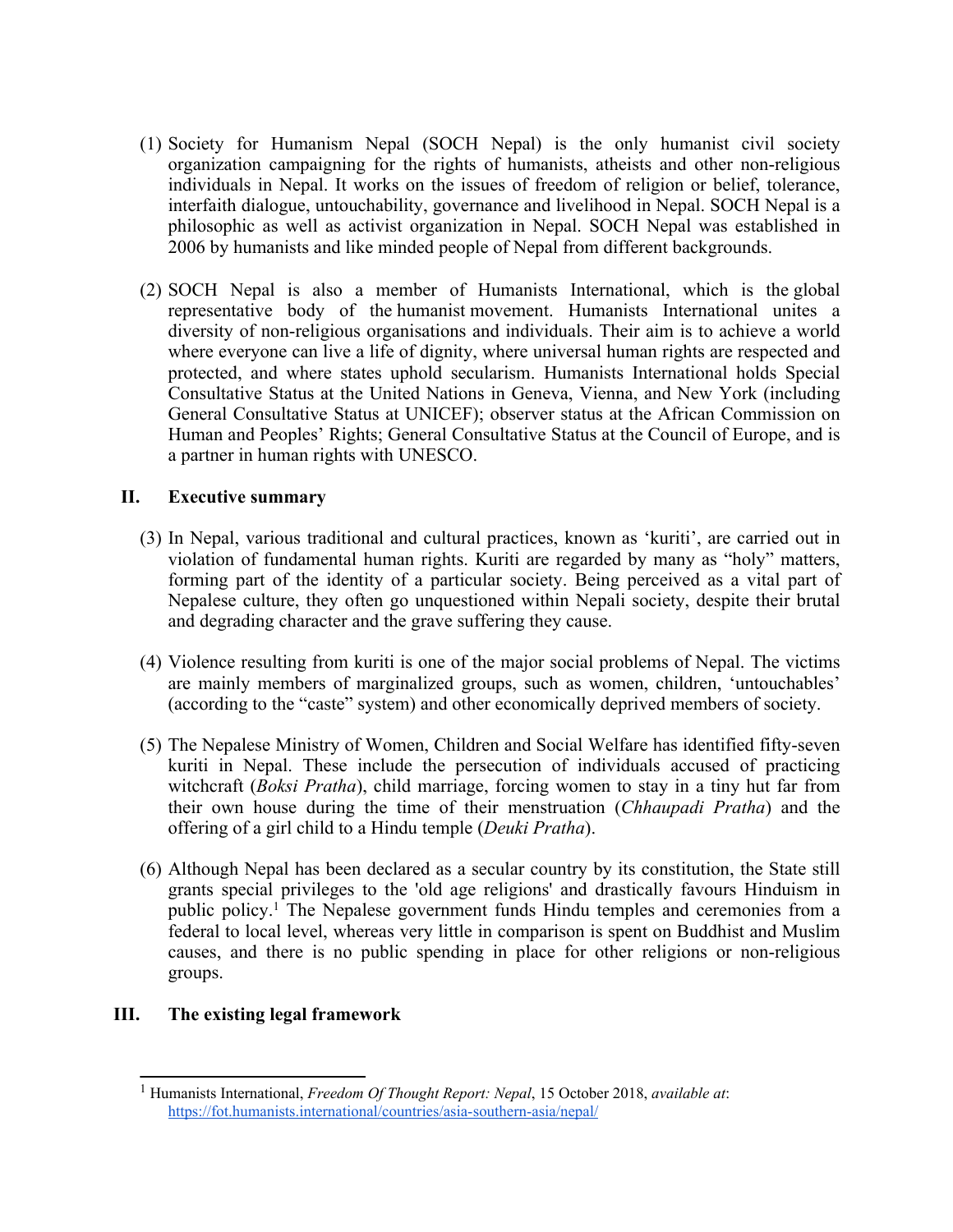- (7) The Constitution of Nepal guarantees the right of all Nepalese people to live <sup>a</sup> dignified life with access to fundamental human rights. It also affirms the right to equality and prohibits any kind of discrimination within Nepalese society and guarantees the fundamental rights of Nepalese women.
- (8) The National Code of Nepal (the Muluki Ain 2020) prohibits any kind of discrimination such as on the grounds of caste, religion, gender, ethnicity and so forth. In 2018, the Caste-based Discrimination and Untouchability (Offence and Punishment) Act specifically criminalized untouchability, exclusion, and restriction on the basis of caste.
- (9) Nepal has ratified <sup>a</sup> number of treaties relevant to its obligations to preven<sup>t</sup> and punish acts of kuriti. Nepal has ratified the International Covenant on Civil and Political Rights, the Convention on the Elimination of All Forms of Discrimination against Women, the Optional Protocol to the Convention on the Elimination of All Forms of Discrimination against Women, the Convention on the Rights of the Child, and the Convention against Torture and Other Cruel Inhuman or Degrading Treatment or Punishment.
- (10) There is also domestic legislation in place that purports to end certain forms of harmful traditional practices. This includes the Witchcraft Allegation (Offense and Punishment) Act 2016, the law against dowry in the Social Practices (Reform) Act, 1976 and the law against child marriage in the National Code, Chapter on Marriage. 2 In August 2018, <sup>a</sup> law criminalising *chaupadi* was passed by the Nepali parliament. 3
- (11) However, effective implementation remains <sup>a</sup> challenge. This was recognised by the CEDAW in its 2018 Concluding Observations when it expressed strong concerns that:

"notwithstanding the criminalization of many harmful practices, *chhaupadi* (isolating menstruating women and girls), child marriage, dowry, son preference, polygamy, discrimination against widows, accusations of witchcraft, discrimination against Dalit and indigenous women and girls, *jhuma* (offering young girls to Buddhist monasteries to perform religious functions), *deuki* (offering girls to deities to fulfil religious obligations) and *dhankhaane* (parents receiving money for the solemnization of the marriage of their children) remain persistent."<sup>4</sup>

(12) In addition, during its second Universal Periodic Review in 2015, Nepal accepted the following recommendations, amongs<sup>t</sup> others:

<sup>2</sup> International Federation of the Red Cross, *Nepal Country Case Study, Effective law and policy* on gender equality and protection from sexual and gender-based violence in disasters, 2017, available at [https://redcross.eu/uploads/files/Positions/Humanitarian%20aid/SGBV%20in%20disasters/Gender%20SGBV%](https://redcross.eu/uploads/files/Positions/Humanitarian%20aid/SGBV%20in%20disasters/Gender%20SGBV%20Report_%20Nepal%20HR.pdf) [20Report\\_%20Nepal%20HR.pdf](https://redcross.eu/uploads/files/Positions/Humanitarian%20aid/SGBV%20in%20disasters/Gender%20SGBV%20Report_%20Nepal%20HR.pdf)

<sup>3</sup> Foreign Policy, *In Nepal, Tradition Is Killing Women*, 6 January 2019, *available at* [https://foreignpolicy.com/2019/01/06/in-nepal-tradition-is-killing-women-chhaupadi-womens-rights](https://foreignpolicy.com/2019/01/06/in-nepal-tradition-is-killing-women-chhaupadi-womens-rights-menstruation/)[menstruation/](https://foreignpolicy.com/2019/01/06/in-nepal-tradition-is-killing-women-chhaupadi-womens-rights-menstruation/)

<sup>&</sup>lt;sup>4</sup> Committee on the Elimination of Discrimination against Women, Concluding observations on the sixth periodic repor<sup>t</sup> of Nepal, 14 November 2018, UN doc no. CEDAW/C/NPL/CO/6.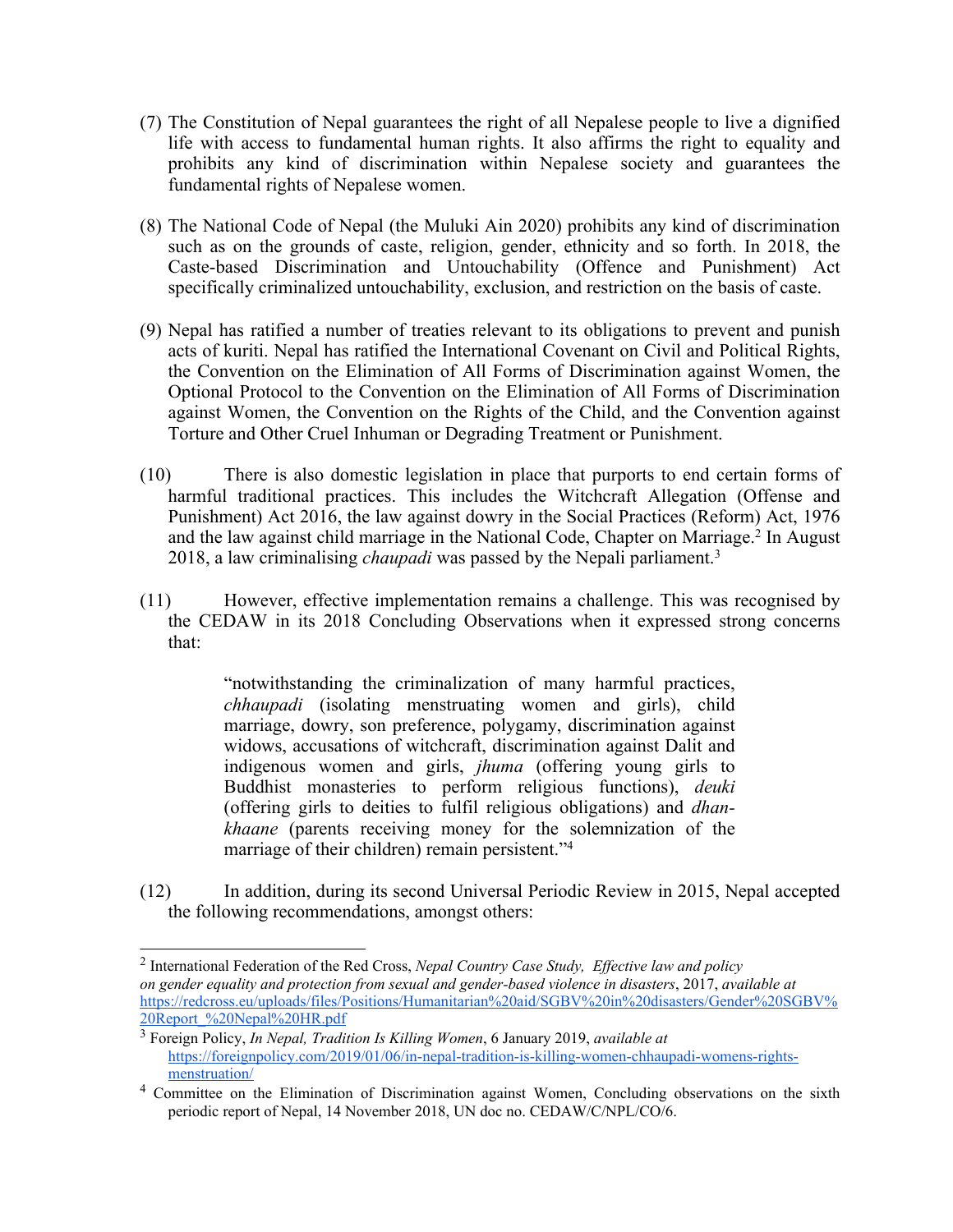- (a) 123.7 [To] adopt <sup>a</sup> bill criminalizing harmful cultural practices, and abolish child, early and enforced marriage (Sierra Leone);
- (b) 123.17. Strengthen its efforts to effectively implement existing laws and policies to eliminate all forms of discrimination (Thailand); and
- (c) 123.24. Maintain its resolve to eliminate harmful practices against women and children (Egypt). 5

## **IV. Prevalence of kuriti in Nepal**

#### *Overview*

- (13) SOCH Nepal is one of the few organisations in Nepal committed to monitoring and recording instances of kuriti. Data collected by SOCH Nepal demonstrates that many forms of kuriti remain prevalent in Nepal despite efforts to legislate it away.
- (14) SOCH Nepal estimates that at least **1,860** people are affected by kuriti in Nepal annually. In 2019 alone, SOCH Nepal recorded: **603** cases of girls forced into child marriage, **459** cases of untouchability, **125** cases of *chaupadi* (isolating menstruating women and girls), at least **3** cases of *deuki* (offering girls to deities to fulfil religious obligations), and at least **12** cases of torture of women in the name of witch-hunting. The graves<sup>t</sup> kuriti in Nepali society is 'human sacrifice'. In 2019, **1** 'virgin girl' was set for sacrifice, fortunately police could rescue her just some hours before she was set to be sacrificed

#### *Caste discrimination*

- (15) SOCH Nepal also draws on the 2020 repor<sup>t</sup> of the UN body Relief Web on harmful practices in Nepal. This survey found that caste-based discrimination remains extremely common, with 97 percen<sup>t</sup> of respondents stating that discrimination based on caste occurred in their communities and nearly 50 percen<sup>t</sup> of respondents stating that Dalits would not be allowed into the houses of non-Dalits in their communities.<sup>6</sup>
- (16) Untouchability remains deeply embedded in Nepal despite Nepal's frequent commitment to eliminate it in international platforms. Inter-caste marriages and relationships are frequently punished by the community. As an example, 18 year old Nabaraj BK had to lose his life for the crime of loving <sup>a</sup> so-called high caste girl from the same village. 7 State and the elected MPs from that village appeared to be against the families of 'untouchables' or Dalits.

<sup>&</sup>lt;sup>5</sup> Human Rights Council, Report of the Working Group on the Universal Periodic Review, 6 November 2015, UN doc no. A/HRC/WG.6/23/L.6.

<sup>6</sup> UN Relief Web, *Harmful practices in Nepal: Report on CommunityPerceptions*, January 2020, *available at*: [https://reliefweb.int/sites/reliefweb.int/files/resources/HP\\_perception\\_survey.pdf](https://reliefweb.int/sites/reliefweb.int/files/resources/HP_perception_survey.pdf)

<sup>7</sup> Kathmandu Post, *One more body recovered from the Bheri River on Monday,* 26 May 2020, *available at* <https://kathmandupost.com/national/2020/05/26/one-more-body-recovered-from-the-bheri-river-on-monday>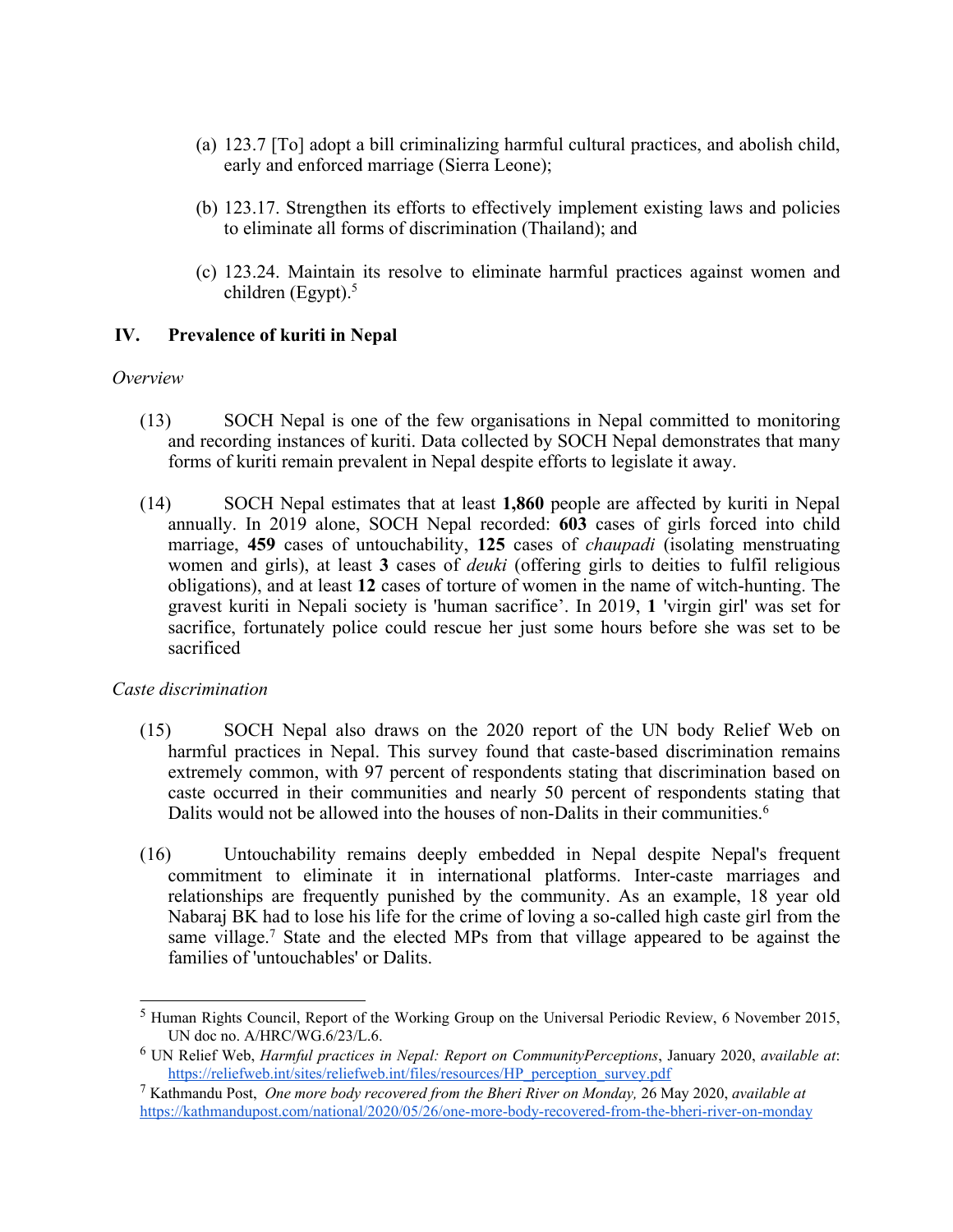(17) Nepal Monitor, <sup>a</sup> Nepali human rights organization, has recorded 27 incidents of caste-based discrimination or violence in 2020, although Dalit activists say that the vast majority of cases go unreported, and very few result in official action. Although Nepal'<sup>s</sup> 2015 constitution established <sup>a</sup> National Dalit Commission to promote the rights of the Dalit community, the Commission has remained toothless as the governmen<sup>t</sup> has not appointed any commissioners. 8

# *Chaupadi*

- (18) In Nepal, attitudes and beliefs about menstruation place severe restrictions on women and girls, as menstrual blood is seen as <sup>a</sup> source of pollution. Deeply rooted in culture and religion, these restrictions stem from <sup>a</sup> desire to avoid 'impurity' that originates from the Hindu religion. Of the different forms of menstrual restrictions in Nepal, *chhaupadi* is the most extreme form. *Chhaupadi* is <sup>a</sup> form of menstrual exile where women and girls sleep in small huts (chhaugoth) or animal sheds during menstruation and immediately after child birth.
- (19) Temperatures in Nepal can fall below zero degrees Celsius in winter, but women are still forced to sleep in outdoor sheds that are often poorly insulated and unheated. Every year, there are reports of women dying from the practice. In January 2019, Amba Bohora, <sup>a</sup> 35-year-old Nepali mother and her sons, aged 9 and 12, died of smoke inhalation while living in their menstrual hut. 9 In February 2019, 21-year old Parwati Bogati died from suffocation and smoke inhalation after lighting a fire to stay warm. $^{10}$
- (20) The 2020 Relief Web survey found that, of the 1,043 respondents who reported the practice of *chhaupadi* in their community, 80 percen<sup>t</sup> reported the practice chhaupadi taking place within their own families. Continuance of the practice was explained by tradition (89 percent), fear of polluting local deities (84 percent), and community rules (61 percent).

## *Child marriage and Deuki Pratha*

(21) Despite being illegal since 1963, according to UNICEF Nepal still has the 17th highest prevalence rate of child marriage in the world. The practice is driven by <sup>a</sup> complex web of factors, but key among them is gender discrimination, especially when combined with poverty. Discriminatory social norms mean that girls are often seen as <sup>a</sup> "burden" to be unloaded as early as possible through marriage. Traditional beliefs and social pressures also encourage child marriage. In some communities it is believed that women will go to heaven if they marry before their first period.<sup>11</sup>

<sup>8</sup> Human Rights Watch, *Nepal: Ensure Justice for Caste-Based Killings*, 1 June 2020, *available at*: https://www.hrw.org/news/2020/06/01/nepal-ensure-justice-caste-based-killings

<sup>9</sup> BBC News, *Nepal woman and children die in banned 'menstruation hut'*, 10 January 2019, *available at* <https://www.bbc.com/news/world-asia-46823289>

<sup>10</sup> BBC News, Nepal woman suffocates in banned 'menstruation hut', 4 February 2019, *available at* <https://www.bbc.co.uk/news/world-asia-47112769>

<sup>11</sup> Human Rights Watch, *Child Marriage in Nepal*, 8 September 2016, *available at* [https://www.hrw.org/report/2016/09/09/our-time-sing-and-play/child-marriage-nepal#](https://www.hrw.org/report/2016/09/09/our-time-sing-and-play/child-marriage-nepal)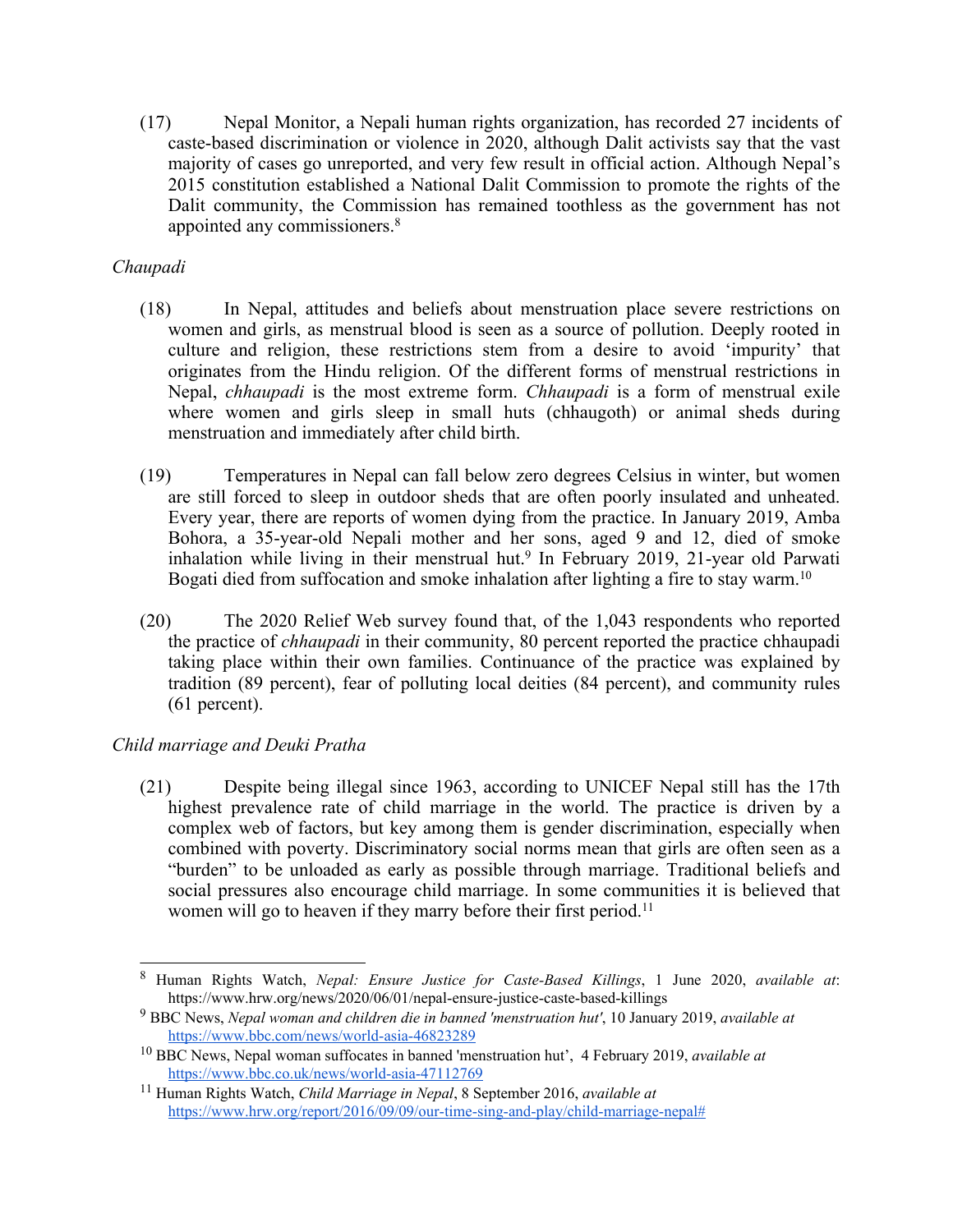(22) *Deuki Pratha* is an ancient custom practiced in <sup>a</sup> rural western par<sup>t</sup> of Nepal, where <sup>a</sup> young girl is offered to the local temple. Though the practice is in decline, there are still reports of girls being offered as deukis. Girls who are abandoned by their families to become deukis are deprived of educational and economic opportunities, and many deukis are forced to turn to sex work for survival.<sup>12</sup>

## *Boksi Pratha (witchcraft accusations)*

- (23) Enforcement of the Anti-Witchcraft Allegation Act 2016 remains weak. Witchcraft accusations are <sup>a</sup> form of gender-based violence, as the vast majority of persons who are accused of being witches in Nepal are women, especially those who are poor or who are said to belong to <sup>a</sup> lower caste.
- (24) Belief in witchcraft is not tied to <sup>a</sup> particular religion, but stems from deeply rooted, culturally constructed beliefs. The survival of such beliefs to this day is attributable to factors such as enduring poverty and lack of access to education and healthcare. Recently, concerns have been raised regarding the instrumentalisation of witchcraft accusations for financial gain, to enable individuals to seize property and land. 13
- (25) Upon being accused of witchcraft, <sup>a</sup> person may face extreme forms of physical and psychosocial violence imposed by other members of the community or members of their own family. Frequently these crimes go unreported by the media and unmonitored by official bodies. 14
- (26) In August 2019, <sup>a</sup> 35-year-old woman was branded as <sup>a</sup> 'witch'. She suffered beatings and was forced to eat human excreta by her tormentors; 15 and in November 2018, <sup>a</sup> 73-year-old single woman was thrashed and force-fed human excrement by <sup>a</sup> group of men led by <sup>a</sup> Nepal Army officer, after three local shamans accused her of being the village witch. 16

#### **V. Recommendations**

<sup>&</sup>lt;sup>12</sup> Global Press Journal, Women Sacrificed to Gods Struggle to Rehabilitate, Deuki Tradition Wanes in Nepal 10 September 2012, *available at* [https://globalpressjournal.com/asia/nepal/women-sacrificed-to-gods](https://globalpressjournal.com/asia/nepal/women-sacrificed-to-gods-struggle-to-rehabilitate-deuki-tradition-wanes-in-nepal/)[struggle-to-rehabilitate-deuki-tradition-wanes-in-nepal/](https://globalpressjournal.com/asia/nepal/women-sacrificed-to-gods-struggle-to-rehabilitate-deuki-tradition-wanes-in-nepal/)

<sup>13</sup> Ugnė Grigaitė, Witchcraft Accusation and Persecution of Women in Nepal, 2018, *available at* [http://www.vbplatforma.org/uploaded\\_files/articles/Nepal%20WAP%20Report.pdf](http://www.vbplatforma.org/uploaded_files/articles/Nepal%20WAP%20Report.pdf)

<sup>14</sup> UN Relief Web, *Harmful practices in Nepal: Report on Community Perceptions*, January 2020, *available at*: [https://reliefweb.int/sites/reliefweb.int/files/resources/HP\\_perception\\_survey.pdf](https://reliefweb.int/sites/reliefweb.int/files/resources/HP_perception_survey.pdf)

<sup>15</sup> Mirror Now News, *Woman force-fed human excreta after being branded as 'witch' in Nepal*, <sup>18</sup> August 2019, *available at*: [https://www.timesnownews.com/mirror-now/crime/article/woman-force-fed-human-excreta](https://www.timesnownews.com/mirror-now/crime/article/woman-force-fed-human-excreta-after-being-branded-as-witch-in-nepal/471207)[after-being-branded-as-witch-in-nepal/471207](https://www.timesnownews.com/mirror-now/crime/article/woman-force-fed-human-excreta-after-being-branded-as-witch-in-nepal/471207)

<sup>16</sup> Kathmandu Post, *Woman, 73, tortured over witchcraft allegation*, 20 November 2018, [https://kathmandupost.com/national/2018/11/19/woman-73-beaten-fed-feces-on-witchcraft-charges-in](https://kathmandupost.com/national/2018/11/19/woman-73-beaten-fed-feces-on-witchcraft-charges-in-dhading)[dhading](https://kathmandupost.com/national/2018/11/19/woman-73-beaten-fed-feces-on-witchcraft-charges-in-dhading)